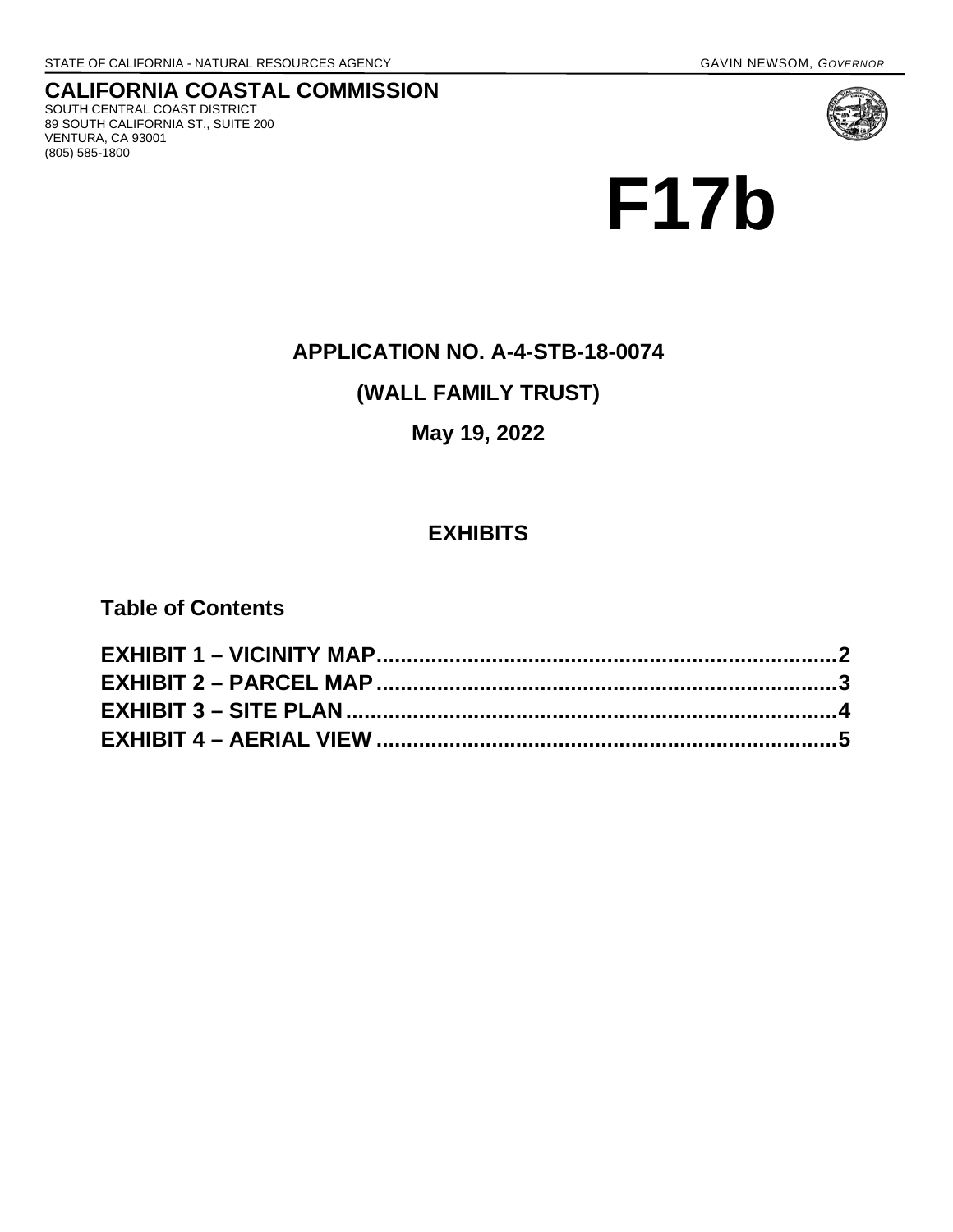<span id="page-1-0"></span>

| <b>EXHIBIT 1</b>                |
|---------------------------------|
| Vicinity Map                    |
| Application No. A-4-STB-18-0074 |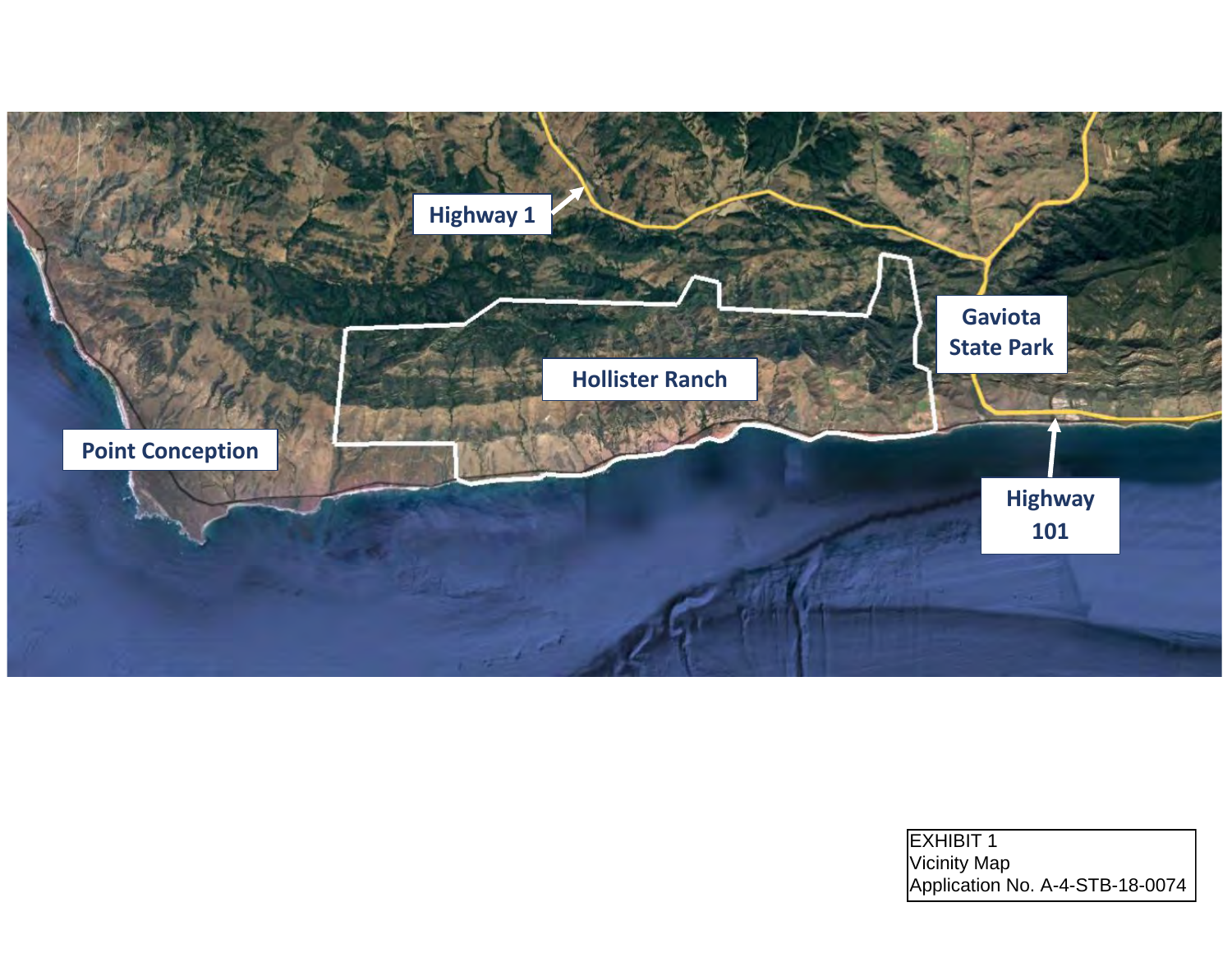<span id="page-2-0"></span>

EXHIBIT 2 Parcel Map Application No. A-4-STB-18-0074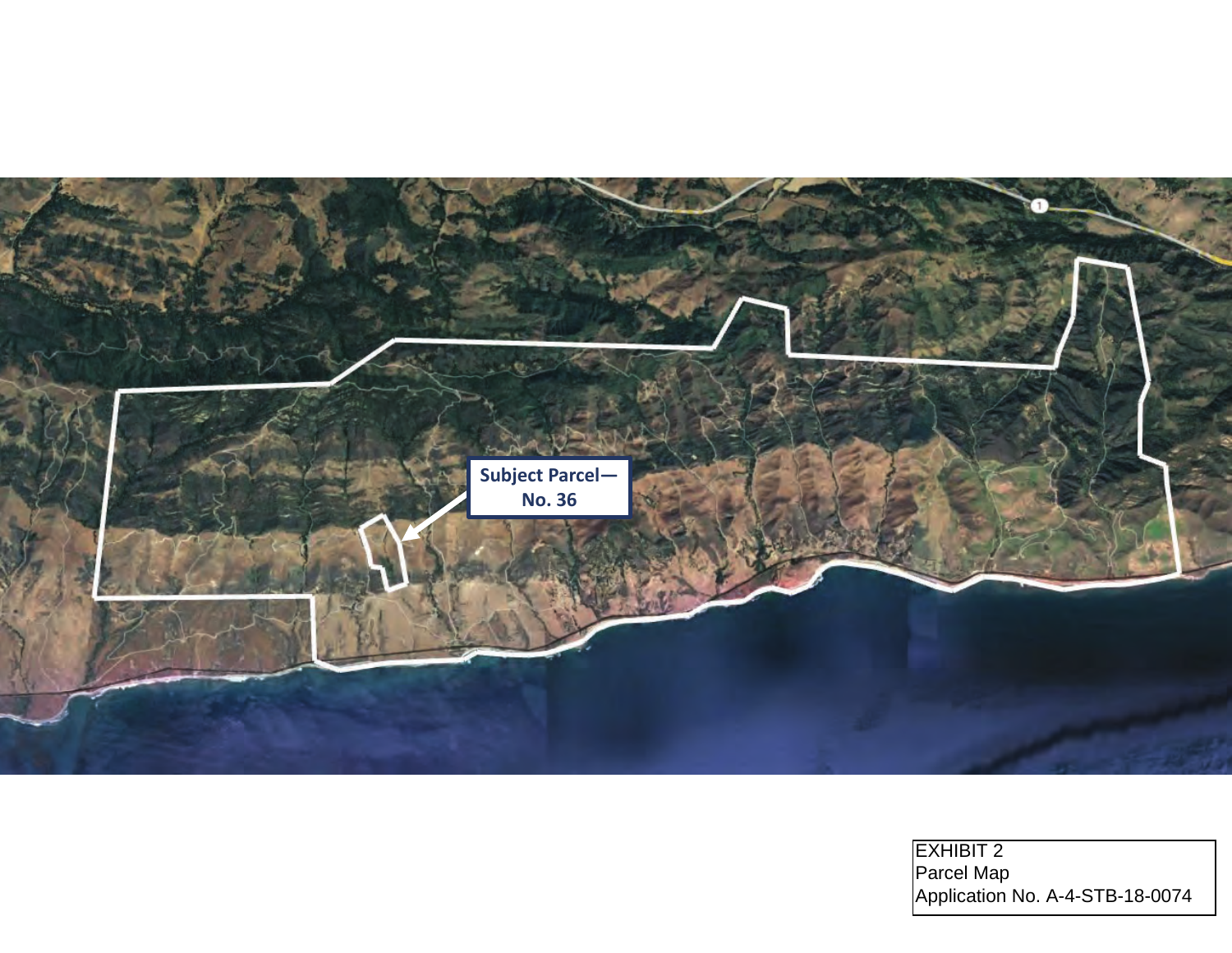<span id="page-3-0"></span>